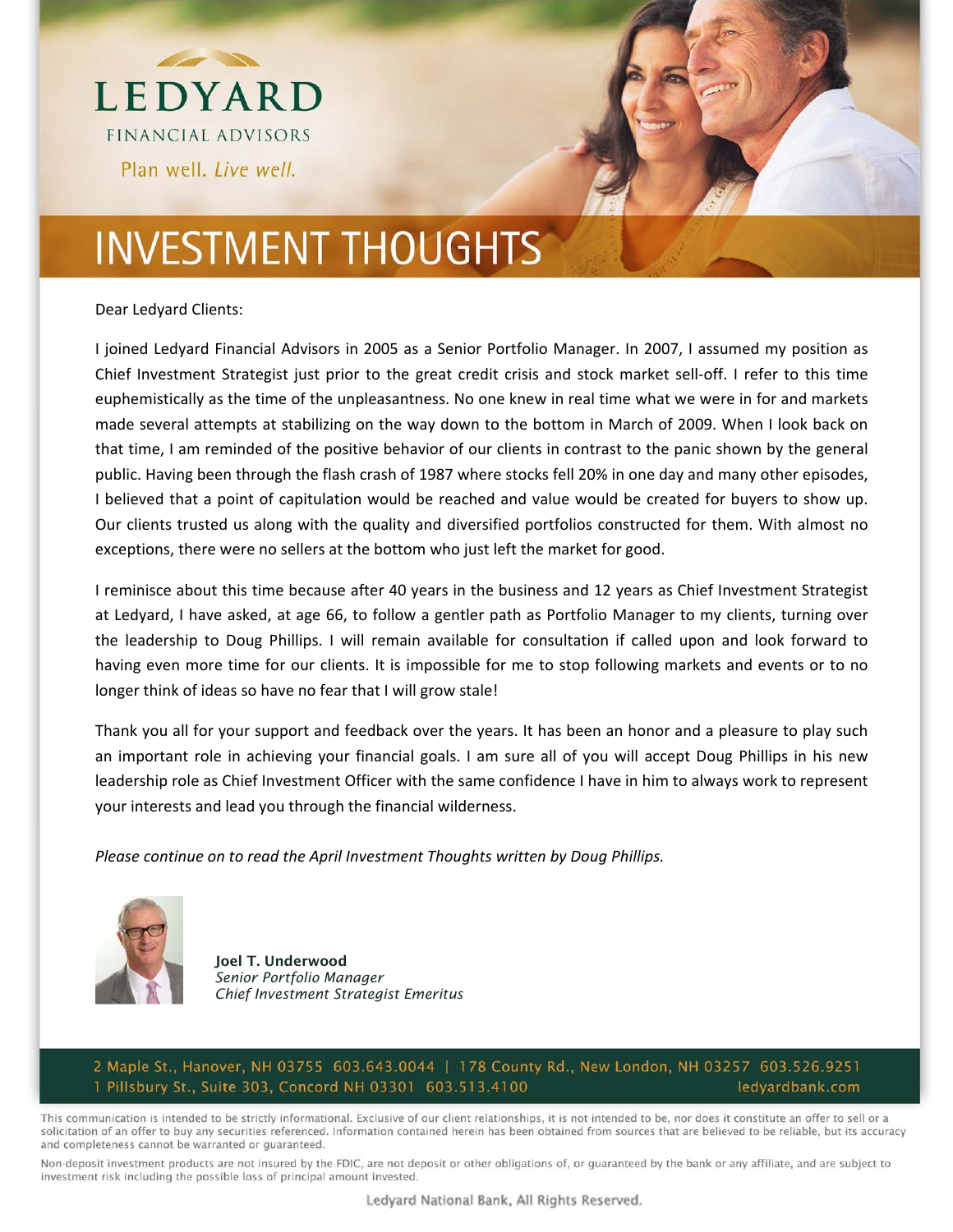#### APRIL 2019

### CONGRATULATIONS FOR STAYING ON TRACK!

Spring has finally arrived, and it is rejuvenating to feel the warmth of the sun after the long winter. As the days have grown brighter, so has the investment environment, giving us another reason to be grateful. Remarkably, this year's stock market performance has been a mirror image of last year's fourth quarter, when the S&P 500 Index fell nearly 20%, unsympathetically hitting its low on Christmas Eve. Since then, the equity market has rebounded sharply and is now near last October's all-time high.

As often happens, the market managed to climb the proverbial wall of worry, surmounting a host of ominous factors. Last year's concerns included a hawkish Federal Reserve that indicated monetary policy was still "far from neutral," meaning they would have to raise short-term interest rates several more times. Escalating trade tensions and uncertainty surrounding what would turn out to be the longest government shutdown in American history added to the uncertainty. Fortunately, just a few days into the New Year, the Fed pivoted, announcing it would take a more patient approach, significantly reducing the likelihood of any rate increases in 2019. Later that month, the government shutdown ended. Recent statements from Washington suggest a trade deal with China is increasingly likely.

I was pleased to learn that only a few of our clients contacted us late last year to ask about reducing their stock exposure in reaction to the market's sharp decline. That would have involved deviating from the long-term plans we developed with them based on their goals. Given the strong rebound, it would have also been counterproductive. Congratulations for staying on track! We recognize it is not easy to stay disciplined during such periods of uncertainty. It is unnerving to watch the value of your hard-earned assets drop among so many gloomy headlines.

Studies have shown that most other investors struggle to stay disciplined during volatile periods and make decisions that cost them dearly. An organization called Dalbar looked at returns and behavior of individual investors over the twenty‐year period ending in 2018. As shown on the next page, they found the average investor earned an annualized return of only 2% per year during this period. This compared to the average

annual return of 5.2% for a balanced portfolio invested 60% stocks and 40% bonds. They also performed worse than inflation and other types of assets typically held in portfolios. How could investors have performed so poorly? They tended to do all the wrong things at the wrong times for what seemed to be the right reasons. They pulled out of the market only to miss the ride up. They also sold their losing investments to pile into last year's winners, only to see the fortunes of these investments reverse course in the New Year.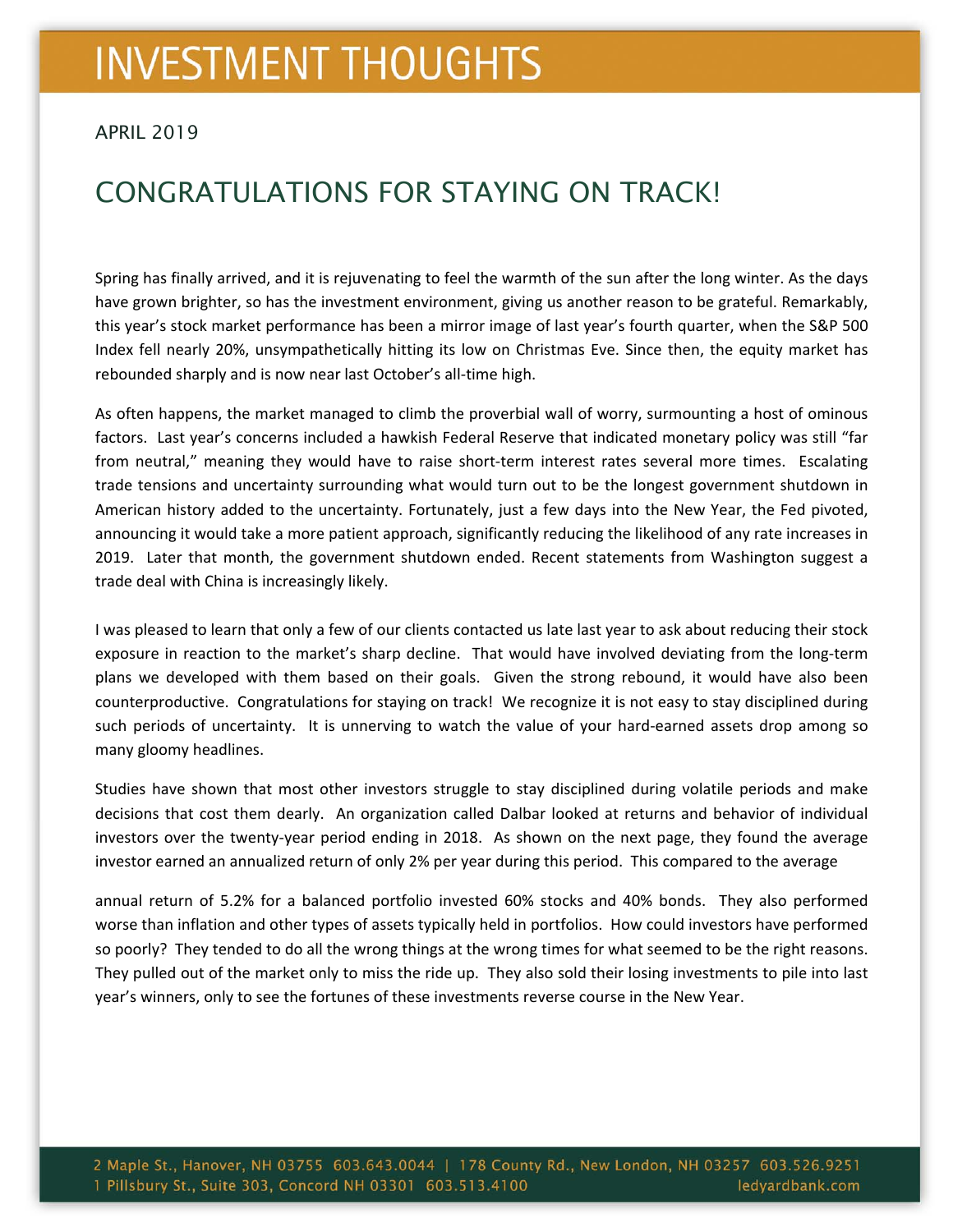

Source: J.P. Morgan Asset Management; (Top) Barclays, Bloomberg, FactSet, Standard & Poor's; (Bottom) Dalbar Inc.<br>Indices used are as follows: REITS: NAREIT Equity REIT Index, EAFE: MSCI EAFE, Oil: WTI Index, Bonds: Bloomb

They say that discipline is the bridge between goals and accomplishments and that is clearly the case when investing. We believe the best way to help our clients stay disciplined is through proactive planning that takes their unique financial situation, goals and feelings about risk into account. Determining the right asset allocation, or the mix between stocks, bonds and other assets, is an important part of this process because it is the principal determinant of risk and potential return. As you have noticed, we ask you many questions. We do this to assess your ability and willingness to take risk so that we can help you pick an asset allocation that is right for you. If the fit is right, you will be more comfortable and more likely to stick with the plan even in difficult times.

<u>J.P.Morgan</u> Asset Management

The best time to fix the roof is when the sky is sunny. The same logic applies to your asset allocation. Now that the market has rebounded, it is a good time to contact us if you have any concerns that your asset mix may no longer be appropriate. This may be because you felt particularly nervous during the recent bout of volatility, or because changes have occurred in your life that may require some portfolio adjustments. We are happy to incorporate assets that you hold outside of Ledyard into our analysis. Many of our clients find this helpful because we sometimes find hidden risks, such as unintended concentrations, or opportunities to enhance your return.

This summer the current economic expansion will enter its eleventh year and become the longest in American history. Fortunately, economic expansions do not perish when they hit some arbitrary expiration date. Instead, they typically end when dangerous excesses develop or because the Federal Reserve raises interest rates too much too fast. Since the financial crisis, economic growth has been weaker than normal. While this has been frustrating to some, slow but steady growth has allowed the economy to avoid the typical boom-tobust cycle that creates imbalances and leads to recessions. The lack of major imbalances, combined with the fact that the Fed is showing caution on further interest rate increases, suggests that a recession is not yet imminent.